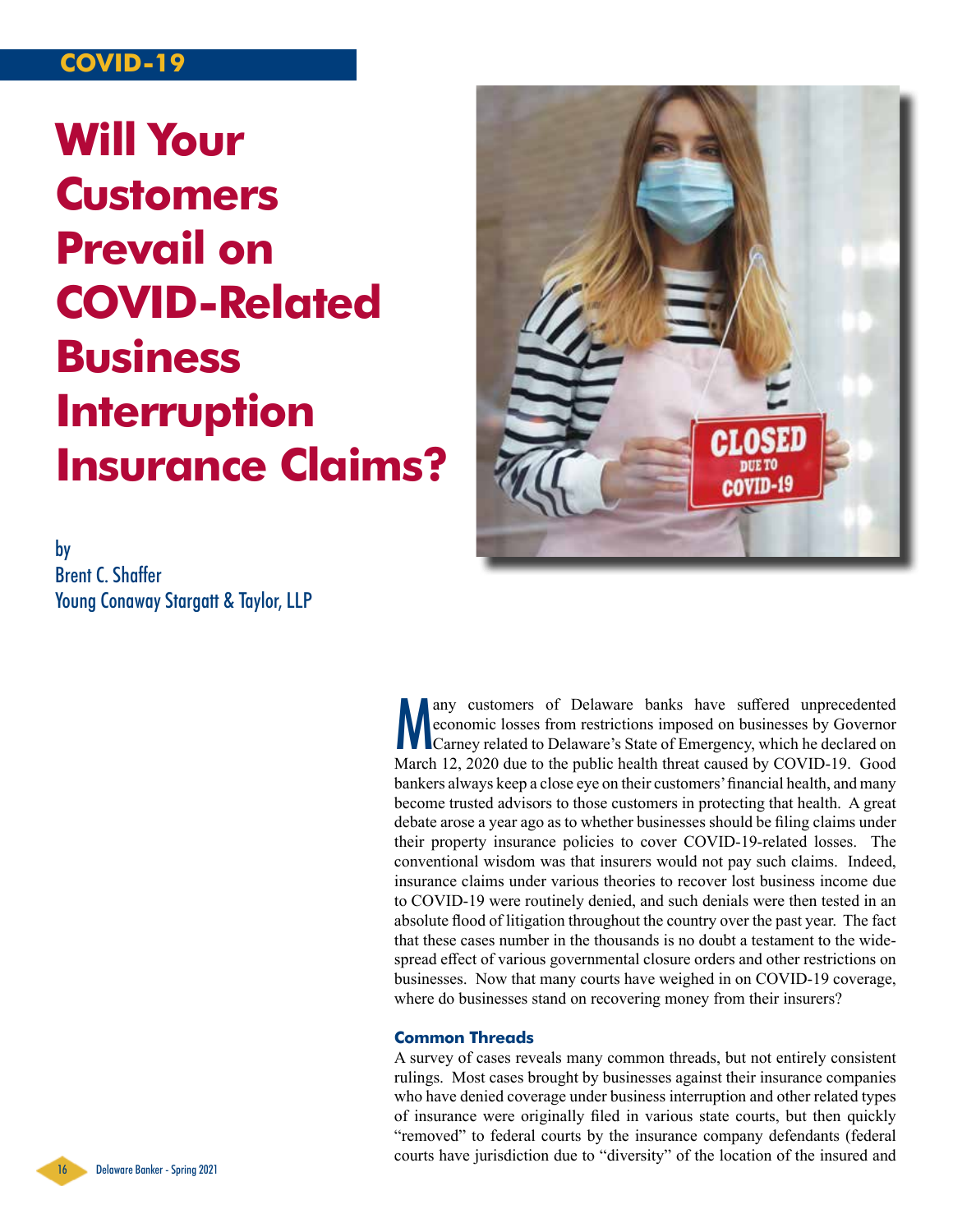the insurance companies). Regardless of whether the cases were brought in state or federal court, state law controls how these coverage cases are decided. Most of the court rulings to date have been on motions as opposed to full trial outcomes; primarily motions of the insurers to dismiss the cases up front for failure to state a valid claim. This means that the procedural posture of the court decisions requires the court to assume that the facts alleged by the insured businesses are correct; the court then determines whether the law provides the business with a sufficient legal basis to argue for insurance coverage under those facts.

All of these cases are breach of contract cases; in other words, the business sues for damages because the insurer did not pay as required under the policies, or the business seeks a ruling from the court instructing the insurer to declare coverage under the insurance policy. Even though these disputes turn on precise contract language in the policy at hand, most insurance policies are written on standard Insurance Services Office ("ISO") forms. As a result, the cases are about the interpretation of similar language and tend to be good precedent for other coverage disputes. The type of the business/nature of the COVID-related closure in each particular dispute tends not to matter much, because all of these cases deal with similar COVID concerns and similar governmental orders across the country. At most, a few court decisions have tried to make factual distinctions between essential businesses that did not have to physically close their operations and those businesses that were forced to close.

#### **Bases for Insurance Claims**

The bases for businesses to seek coverage in COVID-19 situations are primarily under business interruption insurance (more properly termed "business income" insurance), "extra expense" coverage (related to business income), and "civil authority" coverage. In a few cases, the businesses have also claimed entitlement to monies under "sue and labor," "ingress and egress," and "dependent property" coverage. Under each of these types of insurance, for an insurance company to be required to pay a claim there must be (1) a covered loss (i.e., in these cases actual loss of business income during suspension of operations); (2) a cause of loss that is a covered cause of loss (in these cases, direct physical loss or damage); and (3) no exclusion from coverage (that applies to defeat the claim even if it is a covered cause of loss).

The first of the various theories of covered loss is under business interruption insurance. Most policies contain the following business income provision: "We will pay for the actual loss of business income you sustain due to the necessary suspension of your operations during the period of restoration. The suspension must be caused by direct physical loss of or damage to property at the described premises." The second basis, "extra expense" coverage, is from a statement *(Continued on p. 20)*



**It takes more than good intentions to transform communities.** It takes capital, development capacity and trusted partnerships. For over 25 years, we've been connected to and involved in the communities we serve. We've listened and learned, and consistently turned intentions into real transformation. And with more than \$7.3 billion in community impact, our commitment to creating healthy communities has never wavered.

The Return on Investment: **Safe, Affordable Homes. Healthy Communities. Better Lives.** **ADVANCING COMMUNITIES** 

**CINNAIRE.COM**

# Transforming Communities. Transforming Lives.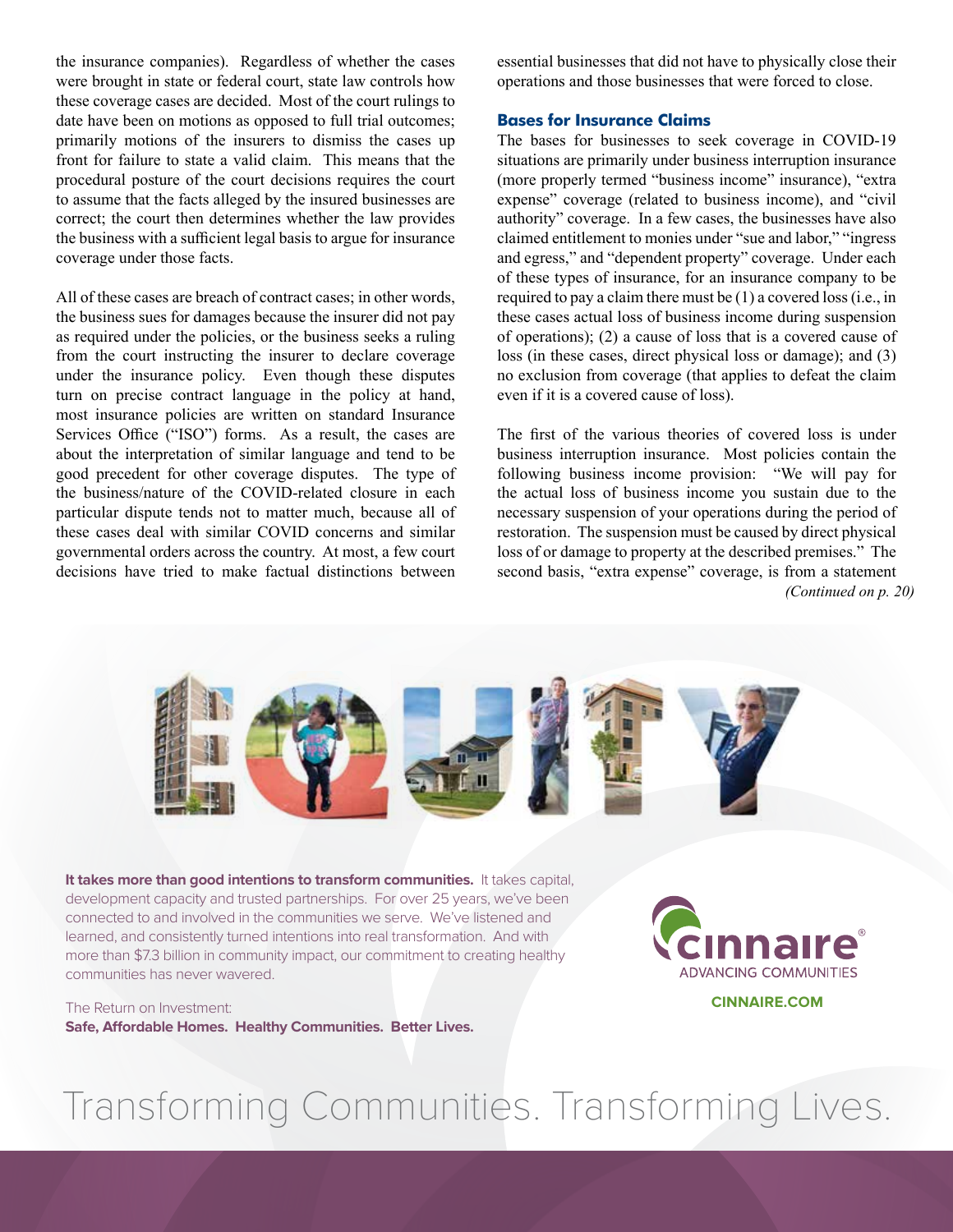### **COVID-19**

*(continued from p. 17)*

in the policy that the insurer "will pay necessary extra expense that you incur during the period of restoration that you would not have incurred if there had been no direct physical loss or damage to the property at the described premises." The third theory of recovery is the "civil authority" coverage provision, which usually states that "when a covered cause of loss causes damage to property other than property at the described premises, we will pay for the actual loss of business income you sustain and necessary extra expense caused by the action of civil authority that prohibits access to the described premises," provided that both access to the immediately surrounding area is prohibited as a result of the damage and the civil authority's action is in response to dangerous physical conditions resulting from a covered cause of loss that caused the damage.

With respect to exclusions from coverage, there are two exclusions that are typically brought up in the COVID-19-related cases: the "virus exclusion" and the "ordinance or law exclusion." The virus exclusion states that the company will not pay for loss or damage caused directly or indirectly by any virus that induces or can induce physical distress, illness or disease, regardless of whether it is otherwise a covered cause of loss. The ordinance or law exclusion denies coverage of losses as a result of the enforcement of any ordinance or law regulating the construction, use or repair of the property.

#### **Physical Cause of Loss**

As mentioned above, there must be a direct physical loss or damage for coverage to occur. This issue is at the heart of all of the COVID-19-related cases. Many of the cases involve businesses claiming that government proclamations that prohibit access or limit use cause physical loss; and in many of the cases the argument is also made that coronavirus droplets that are on the insured premises (or assumed to be on the insured premises) themselves create physical loss to the premises. The plaintiff businesses in these cases seize on the "loss or damage" policy language and seek to distinguish physical loss from physical damage as a covered cause of loss.

#### **No Coverage in Most Cases**

How have bank customers faired so far in their insurance litigation? Not well in most states. With the understanding that most of the reported decisions are currently under appeal to higher courts, the majority of these decisions have held that there is no insurance coverage under any of the theories of covered loss because there is no direct physical loss or damage to the premises. These decisions do not equate the government-mandated limits on access to a physical loss such as a fire. Moreover, most of the courts that have not found a covered cause of loss have also stated that the virus exclusion would defeat the claim, even if they had found a covered cause of loss. For example, the U.S. District Court for the Central District of California, in a case involving hotels, ruled that the virus exclusion prevents any



business income or civil authority coverage because the executive orders to close were caused by a virus: the desire to halt the physical spread of COVID-19. West Coast Hotel Management, LLC v. Berkshire Hathaway Guard Insurance Companies, 2020 WL 6440037 (Oct. 27, 2020). Similarly, among many other rulings, coverage has been denied to optometrists by courts in Alabama; an online marketing firm in Florida; restaurants in Iowa; barber shops in California; restaurants in New York; a law firm in Pennsylvania; and barber shops in Texas.

#### **Coverage Granted in Some Cases**

There are a few cases with the opposite result. Courts denied insurers' motions to dismiss and permitted businesses to allege coverage under property insurance policies in cases involving restaurants in Ohio, Missouri and Washington. Also, in an additional case in Missouri, dentists were allowed to precede to trial over coverage. These cases found that there was a direct physical loss under the policies because of loss of access to the property causing the loss of a property's essential functionality or because of actual contamination by COVID-19. The policies in some of these cases did not have the virus exclusion, but in other cases the policies did and these courts found the virus exclusion not to apply because the loss of income was caused due to government shutdown orders and not COVID-19 itself. Although these cases have received much publicity and offer a glimmer of hope for businesses, they are already being called into question. More recent decisions from the same courts that allowed the cases to proceed in both Missouri and Ohio have now denied coverage in similar situations.

In 2020, legislation was introduced in 11 states and Puerto Rico, and bills were introduced in the U.S. House of Representatives, that would force insurers to retroactively pay for business interruption losses from coronavirus shutdowns. Some of these initiatives passed various assemblies, but only an Illinois bill that established a task force to study the need for changes to business interruption insurance policies became law. As of this writing, in 2021 similar legislation has been introduced in seven states.

#### **Delaware Result**

How would Delaware courts rule on this issue? There are no reported Delaware decisions on the topic as this issue goes to press. However, Delaware courts often look to case precedent from neighboring states in the Third Federal Judicial Circuit, such as Pennsylvania. There are several Pennsylvania decisions denying coverage for COVID-19 claims. Most recently, the United States District Court for the Middle District of Pennsylvania in Kahn and AARK Enterprises LLC d/b/a Mauldin's v. Pennsylvania National Mutual Casualty Insurance Company, filed February 8, 2021, granted the insurance company's motion to dismiss, finding no basis existed for